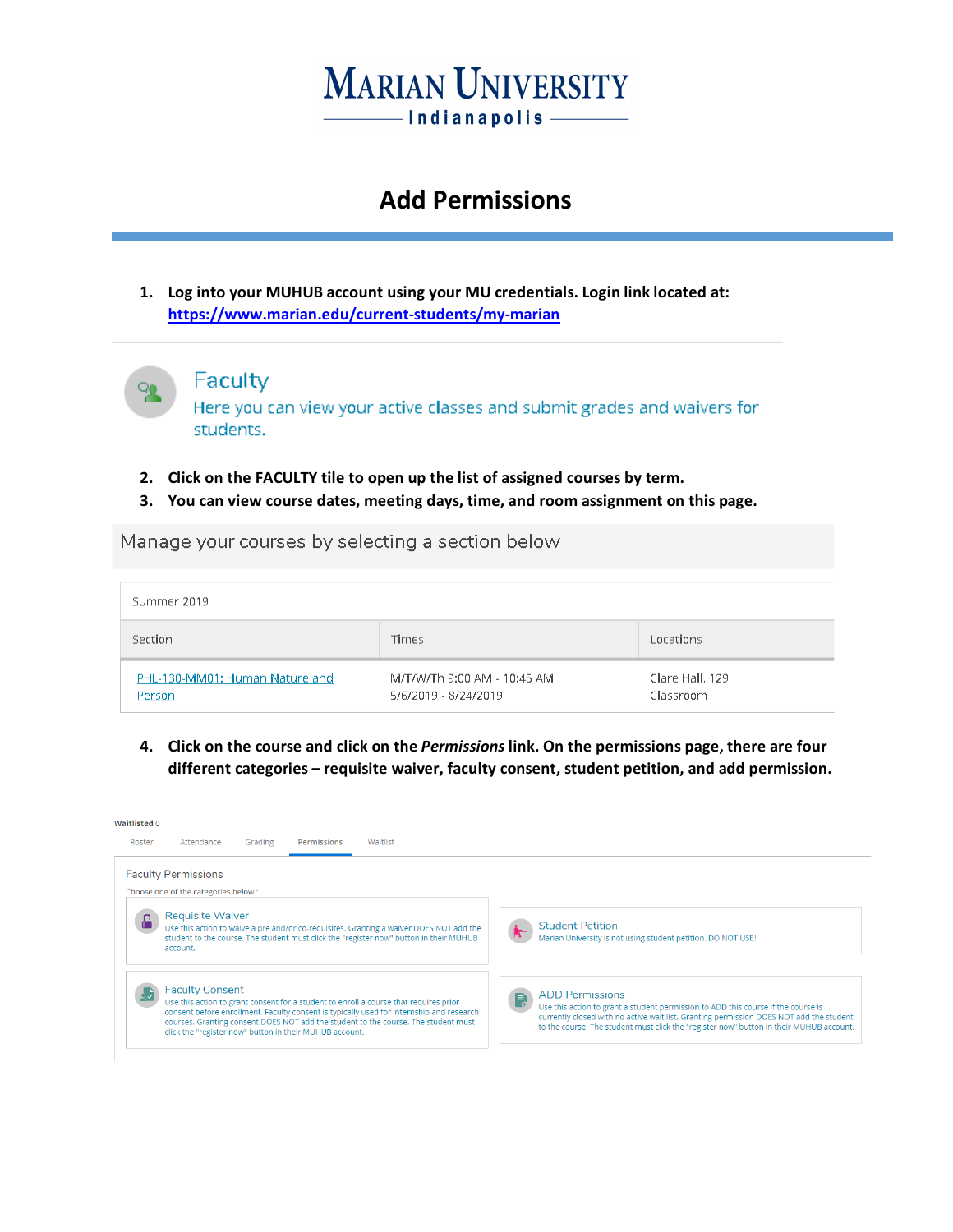# **MARIAN UNIVERSITY** - Indianapolis -

### **Add Permssions**

**The add permission process begins the first day of the ADD period. Typically the add period starts on the first day of class and runs the entire first week of class. The add date may vary depending on the program or other circumstances.** 

**Add permissions allow an instructor to electronically approve a student to enroll in a course that is full. Courses that have open seats do not require add permissions during the ADD period.**

**ADD permissions do not enroll a student into the course. They grant approval. It is the responsibility of the student to process the ADD within MUHUB after the permission to add has been granted.**

**Search for the student by their NAME or Student ID in the search box to grant the permission. Make sure you select the correct student in multiple names appear during a name search.**